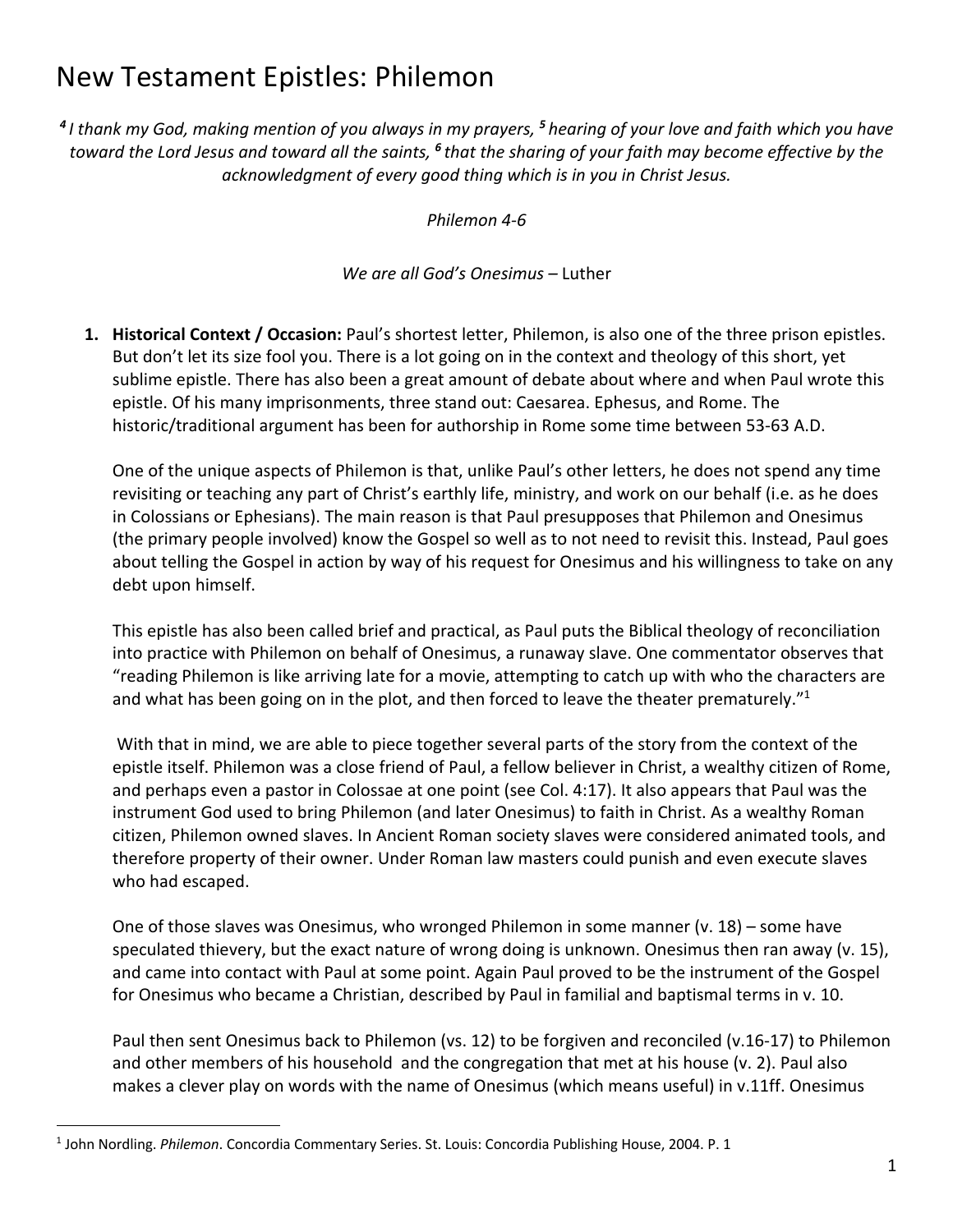had proved un-useful in his escape and wrong doing, but now according to Paul, was useful again in more than his work, but as a brother in Christ and a servant of Paul while he was in prison. Onesimus is now, that he has come to faith in Christ, more useful than a mere slave, but as a fellow brother in Christ. Part of Paul's intent may also have been to encourage Philemon in the full manumission of Onesimus (v. 21).

# **2. A Few Words on Slavery in the New Testament / 1st Century Rome2**

- a. It is hard for people who live in a modern age, particularly in the U.S., to view the issue of slavery in the New Testament / ancient Greco-Roman apart from antebellum slavery in the history of Colonial America / the United States.
- b. It also calls for us as readers of Philemon and the NT, to be repentant of our own sin and the vileness of man's inhumanity to one another, rather than self-righteous indignation.
- c. Slavery in the ancient world was complicated and complex. There were several kinds or types of slavery in the ancient Greco Roman world that were both destructive and yet also constructive to society.
- d. The NT presents the issue of slavery as a vocation in which many Christians may in fact find themselves in, and where they could honorably serve God, their masters, and society.
- e. And yet, the ancient Roman view of slavery which viewed slaves as an animated tool and a piece of property, and a fate close to death – was a stark contrast to the biblical view that God created man and woman in his own image and affirmed his value of humanity by sending Jesus in the flesh to save us.
- f. Also, slavery in Roman society had little to do with race. Slavery was independent of race / class
- g. A two-fold generalization may help guide us through this issue:
	- i. On one hand, slaves who were lazy, disobedient, disrespectful or who otherwise did not live up to their master's trust (as evidenced in many of the Gospel parables in the NT) usually had to endure stormy and unhappy relationships with their respective masters.
	- ii. On the other hand, slaves who did their best for the master and his interests and were hard working, honest, and resourceful, usually found themselves on the master's good side, appreciated his rewards, and could enjoy an astonishing amount of responsibility, independence and autonomy – even as a slave. (in many cases, slaves often owned property of their own, as well as other slaves; were responsible for highly sensitive and vital financial transactions for their masters – like a modern day CPA for example; they also enjoyed many of the same rights and privileges in Roman society as free born citizens, such as the right to assemble in public worship for a god or goddess of their choosing).
- h. On the whole, the NT view of the relationship of slaves and masters and between Christians and persons of greater or lesser station in the world (what Luther articulates in the doctrine of vocation) is similar. For example, when we read instructions to slaves and masters in the NT, try substituting employees and bosses respectively and there exists a similar relationship as obtained long ago in the assemblies of congregations in the NT (see Eph. 6:5-7; Col. 3:22-25).
- **3. Date:** Some time between A.D. 53-63, most likely during the time of his first imprisonment in Rome.
- **4. Author:** Paul, the apostle.

<sup>2</sup> This list of bullet points is compiled from the following: John Nordling. *Philemon*. Concordia Commentary Series. St. Louis: Concordia Publishing House, 2004. P. 42-139.